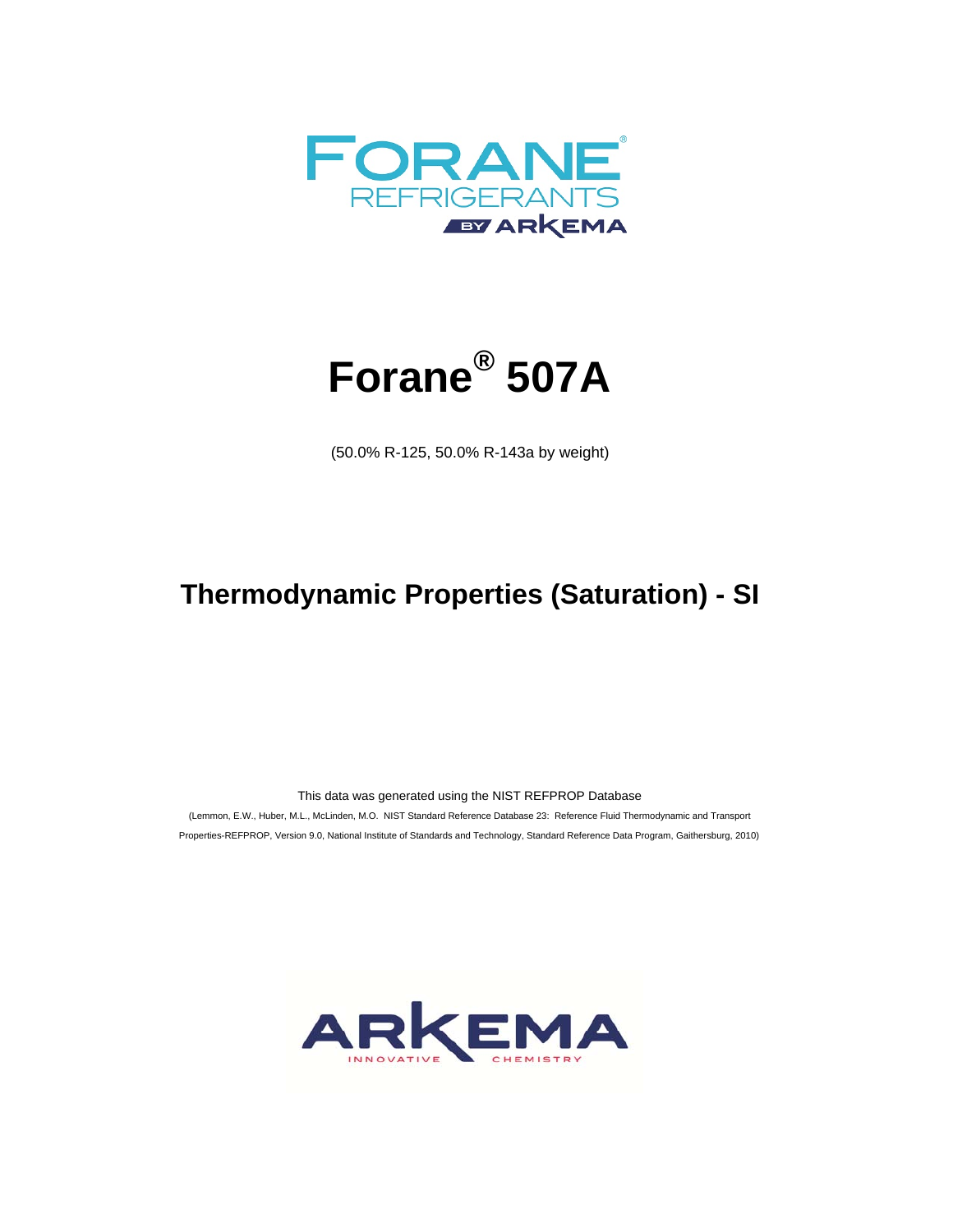| Thermodynamic Properties of R-507A - Saturation |                 |       |            |        |                      |       |                 |        |                |        |                    |
|-------------------------------------------------|-----------------|-------|------------|--------|----------------------|-------|-----------------|--------|----------------|--------|--------------------|
| Temperature                                     | <b>Pressure</b> |       | Volume     |        | <b>Density</b>       |       | <b>Enthalpy</b> |        | <b>Entropy</b> |        | <b>Temperature</b> |
| $(^{\circ}C)$                                   |                 | (kPa) | $(m^3/kg)$ |        | (kg/m <sup>3</sup> ) |       | (kJ/kg)         |        | (kJ/(kg K))    |        | $(^{\circ}C)$      |
|                                                 | Liquid          | Vapor | Liquid     | Vapor  | Liquid               | Vapor | Liquid          | Vapor  | Liquid         | Vapor  |                    |
| $-100$                                          | 3.0             | 2.9   | 0.0007     | 4.9292 | 1476.9               | 0.203 | 74.41           | 303.90 | 0.4323         | 1.7579 | $-100$             |
| $-99$                                           | 3.2             | 3.2   | 0.0007     | 4.5255 | 1473.8               | 0.221 | 75.62           | 304.49 | 0.4393         | 1.7537 | $-99$              |
| $-98$                                           | 3.5             | 3.5   | 0.0007     | 4.1598 | 1470.8               | 0.240 | 76.84           | 305.08 | 0.4463         | 1.7496 | $-98$              |
| $-97$                                           | 3.9             | 3.8   | 0.0007     | 3.8282 | 1467.8               | 0.261 | 78.05           | 305.67 | 0.4532         | 1.7455 | $-97$              |
| $-96$                                           | 4.2             | 4.2   | 0.0007     | 3.5272 | 1464.7               | 0.284 | 79.27           | 306.26 | 0.4601         | 1.7416 | $-96$              |
| $-95$                                           | 4.6             | 4.6   | 0.0007     | 3.2536 | 1461.7               | 0.307 | 80.48           | 306.85 | 0.4669         | 1.7377 | $-95$              |
| $-94$                                           | 5.0             | 5.0   | 0.0007     | 3.0045 | 1458.7               | 0.333 | 81.69           | 307.45 | 0.4737         | 1.7339 | $-94$              |
| $-93$                                           | 5.4             | 5.4   | 0.0007     | 2.7776 | 1455.7               | 0.360 | 82.89           | 308.04 | 0.4804         | 1.7303 | $-93$              |
| $-92$                                           | 5.9             | 5.9   | 0.0007     | 2.5705 | 1452.7               | 0.389 | 84.10           | 308.64 | 0.4871         | 1.7267 | $-92$              |
| $-91$                                           | 6.4             | 6.4   | 0.0007     | 2.3814 | 1449.8               | 0.420 | 85.31           | 309.23 | 0.4937         | 1.7231 | $-91$              |
| $-90$                                           | 6.9             | 6.9   | 0.0007     | 2.2085 | 1446.8               | 0.453 | 86.51           | 309.83 | 0.5003         | 1.7197 | $-90$              |
| $-89$                                           | 7.5             | 7.5   | 0.0007     | 2.0502 | 1443.8               | 0.488 | 87.72           | 310.43 | 0.5069         | 1.7163 | $-89$              |
| $-88$                                           | 8.1             | 8.1   | 0.0007     | 1.9052 | 1440.8               | 0.525 | 88.92           | 311.03 | 0.5134         | 1.7130 | $-88$              |
| $-87$                                           | 8.8             | 8.8   | 0.0007     | 1.7721 | 1437.8               | 0.564 | 90.13           | 311.63 | 0.5199         | 1.7098 | $-87$              |
| $-86$                                           | 9.5             | 9.4   | 0.0007     | 1.6499 | 1434.9               | 0.606 | 91.33           | 312.23 | 0.5263         | 1.7067 | $-86$              |
| $-85$                                           | 10.2            | 10.2  | 0.0007     | 1.5375 | 1431.9               | 0.650 | 92.53           | 312.83 | 0.5327         | 1.7036 | $-85$              |
| $-84$                                           | 11.0            | 11.0  | 0.0007     | 1.4341 | 1428.9               | 0.697 | 93.73           | 313.43 | 0.5391         | 1.7006 | $-84$              |
| $-83$                                           | 11.8            | 11.8  | 0.0007     | 1.3389 | 1426.0               | 0.747 | 94.94           | 314.03 | 0.5454         | 1.6977 | $-83$              |
| $-82$                                           | 12.7            | 12.7  | 0.0007     | 1.2511 | 1423.0               | 0.799 | 96.14           | 314.64 | 0.5517         | 1.6948 | $-82$              |
| $-81$                                           | 13.7            | 13.6  | 0.0007     | 1.1700 | 1420.0               | 0.855 | 97.34           | 315.24 | 0.5580         | 1.6920 | $-81$              |
| $-80$                                           | 14.7            | 14.6  | 0.0007     | 1.0951 | 1417.1               | 0.913 | 98.55           | 315.85 | 0.5642         | 1.6893 | $-80$              |
| $-79$                                           | 15.7            | 15.7  | 0.0007     | 1.0259 | 1414.1               | 0.975 | 99.75           | 316.45 | 0.5704         | 1.6866 | $-79$              |
| $-78$                                           | 16.8            | 16.8  | 0.0007     | 0.9618 | 1411.2               | 1.040 | 100.95          | 317.06 | 0.5766         | 1.6840 | $-78$              |
| $-77$                                           | 18.0            | 18.0  | 0.0007     | 0.9025 | 1408.2               | 1.108 | 102.16          | 317.66 | 0.5828         | 1.6815 | $-77$              |
| $-76$                                           | 19.3            | 19.3  | 0.0007     | 0.8474 | 1405.2               | 1.180 | 103.36          | 318.27 | 0.5889         | 1.6790 | $-76$              |
| $-75$                                           | 20.6            | 20.6  | 0.0007     | 0.7964 | 1402.3               | 1.256 | 104.57          | 318.88 | 0.5950         | 1.6766 | $-75$              |
| $-74$                                           | 22.0            | 22.0  | 0.0007     | 0.7490 | 1399.3               | 1.335 | 105.77          | 319.48 | 0.6011         | 1.6742 | $-74$              |
| $-73$                                           | 23.5            | 23.5  | 0.0007     | 0.7049 | 1396.3               | 1.419 | 106.98          | 320.09 | 0.6071         | 1.6719 | $-73$              |
| $-72$                                           | 25.0            | 25.0  | 0.0007     | 0.6639 | 1393.4               | 1.506 | 108.18          | 320.70 | 0.6131         | 1.6696 | $-72$              |
| $-71$                                           | 26.6            | 26.6  | 0.0007     | 0.6257 | 1390.4               | 1.598 | 109.39          | 321.31 | 0.6191         | 1.6674 | $-71$              |
| $-70$                                           | 28.4            | 28.4  | 0.0007     | 0.5901 | 1387.4               | 1.695 | 110.60          | 321.92 | 0.6250         | 1.6652 | $-70$              |
| $-69$                                           | 30.2            | 30.2  | 0.0007     | 0.5570 | 1384.4               | 1.796 | 111.81          | 322.52 | 0.6310         | 1.6631 | $-69$              |
| $-68$                                           | 32.1            | 32.1  | 0.0007     | 0.5260 | 1381.5               | 1.901 | 113.02          | 323.13 | 0.6369         | 1.6611 | $-68$              |
| $-67$                                           | 34.1            | 34.1  | 0.0007     | 0.4971 | 1378.5               | 2.012 | 114.23          | 323.74 | 0.6428         | 1.6591 | $-67$              |
| $-66$                                           | 36.2            | 36.2  | 0.0007     | 0.4701 | 1375.5               | 2.127 | 115.44          | 324.35 | 0.6486         | 1.6571 | $-66$              |
| $-65$                                           | 38.4            | 38.4  | 0.0007     | 0.4448 | 1372.5               | 2.248 | 116.66          | 324.96 | 0.6545         | 1.6552 | $-65$              |
| -64                                             | 40.7            | 40.7  | 0.0007     | 0.4212 | 1369.5               | 2.374 | 117.87          | 325.57 | 0.6603         | 1.6533 | -64                |
| $-63$                                           | 43.1            | 43.1  | 0.0007     | 0.3990 | 1366.5               | 2.506 | 119.09          | 326.17 | 0.6661         | 1.6515 | $-63$              |
| $-62$                                           | 45.6            | 45.6  | 0.0007     | 0.3783 | 1363.5               | 2.644 | 120.31          | 326.78 | 0.6718         | 1.6497 | $-62$              |
| $-61$                                           | 48.3            | 48.3  | 0.0007     | 0.3588 | 1360.5               | 2.787 | 121.52          | 327.39 | 0.6776         | 1.6480 | $-61$              |
| $-60$                                           | 51.1            | 51.1  | 0.0007     | 0.3406 | 1357.4               | 2.936 | 122.74          | 328.00 | 0.6833         | 1.6463 | $-60$              |
| $-59$                                           | 54.0            | 53.9  | 0.0007     | 0.3234 | 1354.4               | 3.092 | 123.97          | 328.61 | 0.6890         | 1.6446 | $-59$              |
| $-58$                                           | 57.0            | 57.0  | 0.0007     | 0.3073 | 1351.4               | 3.254 | 125.19          | 329.21 | 0.6947         | 1.6430 | $-58$              |
| $-57$                                           | 60.1            | 60.1  | 0.0007     | 0.2921 | 1348.4               | 3.423 | 126.41          | 329.82 | 0.7004         | 1.6414 | $-57$              |
| $-56$                                           | 63.4            | 63.4  | 0.0007     | 0.2779 | 1345.3               | 3.599 | 127.64          | 330.43 | 0.7060         | 1.6399 | $-56$              |
| $-55$                                           | 66.9            | 66.9  | 0.0007     | 0.2644 | 1342.3               | 3.782 | 128.87          | 331.03 | 0.7116         | 1.6384 | $-55$              |
| $-54$                                           | 70.5            | 70.5  | 0.0007     | 0.2518 | 1339.2               | 3.971 | 130.10          | 331.64 | 0.7173         | 1.6369 | $-54$              |
| $-53$                                           | 74.2            | 74.2  | 0.0007     | 0.2399 | 1336.1               | 4.169 | 131.33          | 332.24 | 0.7228         | 1.6355 | $-53$              |
| $-52$                                           | 78.1            | 78.1  | 0.0008     | 0.2286 | 1333.1               | 4.374 | 132.56          | 332.84 | 0.7284         | 1.6341 | $-52$              |
| $-51$                                           | 82.2            | 82.2  | 0.0008     | 0.2180 | 1330.0               | 4.587 | 133.79          | 333.45 | 0.7340         | 1.6327 | $-51$              |
| $-50$                                           | 86.4            | 86.4  | 0.0008     | 0.2080 | 1326.9               | 4.808 | 135.03          | 334.05 | 0.7395         | 1.6314 | $-50$              |
| $-49$                                           | 90.8            | 90.8  | 0.0008     | 0.1985 | 1323.8               | 5.037 | 136.27          | 334.65 | 0.7450         | 1.6301 | $-49$              |
| $-48$                                           | 95.3            | 95.3  | 0.0008     | 0.1896 | 1320.7               | 5.274 | 137.51          | 335.25 | 0.7505         | 1.6288 | -48                |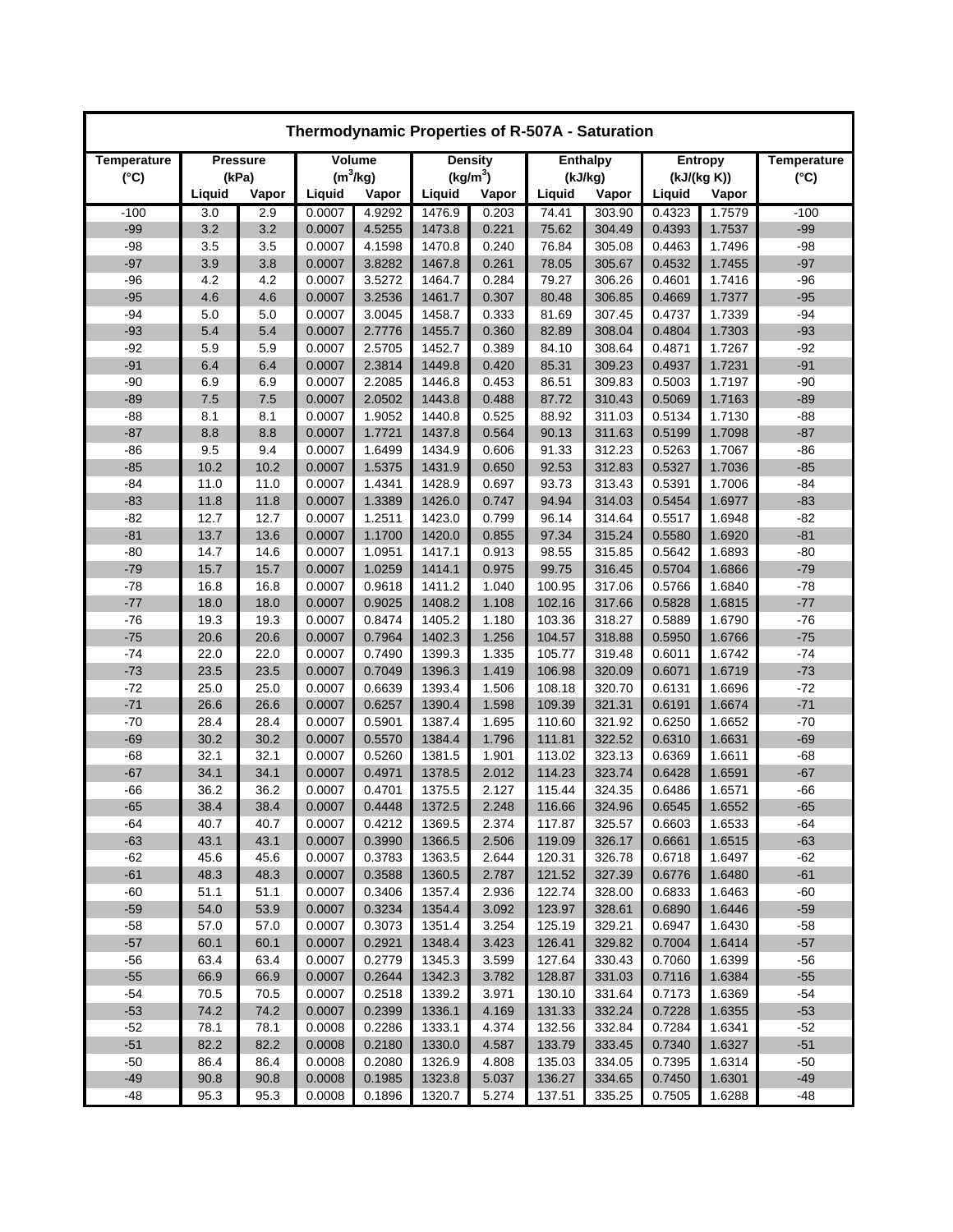| Thermodynamic Properties of R-507A - Saturation |                 |       |            |        |                |                      |                 |         |                |             |                         |
|-------------------------------------------------|-----------------|-------|------------|--------|----------------|----------------------|-----------------|---------|----------------|-------------|-------------------------|
| Temperature                                     | <b>Pressure</b> |       | Volume     |        | <b>Density</b> |                      | <b>Enthalpy</b> |         | <b>Entropy</b> |             | <b>Temperature</b>      |
| $(^{\circ}C)$                                   |                 | (kPa) | $(m^3/kg)$ |        |                | (kg/m <sup>3</sup> ) |                 | (kJ/kg) |                | (kJ/(kg K)) | $(^{\circ}C)$           |
|                                                 | Liquid          | Vapor | Liquid     | Vapor  | Liquid         | Vapor                | Liquid          | Vapor   | Liquid         | Vapor       |                         |
| $-47$                                           | 100.1           | 100.1 | 0.0008     | 0.1811 | 1317.6         | 5.521                | 138.75          | 335.85  | 0.7560         | 1.6276      | $-47$                   |
| $-46$                                           | 105.0           | 105.0 | 0.0008     | 0.1731 | 1314.5         | 5.776                | 139.99          | 336.45  | 0.7615         | 1.6264      | $-46$                   |
| $-45$                                           | 110.1           | 110.1 | 0.0008     | 0.1656 | 1311.4         | 6.041                | 141.24          | 337.05  | 0.7669         | 1.6252      | $-45$                   |
| $-44$                                           | 115.4           | 115.4 | 0.0008     | 0.1584 | 1308.2         | 6.315                | 142.48          | 337.65  | 0.7724         | 1.6241      | $-44$                   |
| $-43$                                           | 120.9           | 120.9 | 0.0008     | 0.1516 | 1305.1         | 6.598                | 143.73          | 338.24  | 0.7778         | 1.6229      | $-43$                   |
| $-42$                                           | 126.6           | 126.6 | 0.0008     | 0.1451 | 1301.9         | 6.892                | 144.99          | 338.84  | 0.7832         | 1.6219      | $-42$                   |
| $-41$                                           | 132.5           | 132.5 | 0.0008     | 0.1390 | 1298.7         | 7.195                | 146.24          | 339.43  | 0.7886         | 1.6208      | $-41$                   |
| $-40$                                           | 138.7           | 138.7 | 0.0008     | 0.1332 | 1295.6         | 7.509                | 147.49          | 340.03  | 0.7940         | 1.6198      | $-40$                   |
| $-39$                                           | 145.0           | 145.0 | 0.0008     | 0.1277 | 1292.4         | 7.834                | 148.75          | 340.62  | 0.7993         | 1.6188      | $-39$                   |
| $-38$                                           | 151.6           | 151.6 | 0.0008     | 0.1224 | 1289.2         | 8.170                | 150.01          | 341.21  | 0.8047         | 1.6178      | $-38$                   |
| $-37$                                           | 158.4           | 158.4 | 0.0008     | 0.1174 | 1286.0         | 8.516                | 151.28          | 341.80  | 0.8100         | 1.6168      | $-37$                   |
| $-36$                                           | 165.4           | 165.4 | 0.0008     | 0.1127 | 1282.8         | 8.875                | 152.54          | 342.38  | 0.8154         | 1.6159      | $-36$                   |
| $-35$                                           | 172.7           | 172.7 | 0.0008     | 0.1082 | 1279.5         | 9.245                | 153.81          | 342.97  | 0.8207         | 1.6150      | $-35$                   |
| $-34$                                           | 180.2           | 180.2 | 0.0008     | 0.1039 | 1276.3         | 9.627                | 155.08          | 343.55  | 0.8260         | 1.6141      | $-34$                   |
| $-33$                                           | 188.0           | 188.0 | 0.0008     | 0.0998 | 1273.0         | 10.021               | 156.35          | 344.14  | 0.8312         | 1.6132      | $-33$                   |
| $-32$                                           | 196.0           | 196.0 | 0.0008     | 0.0959 | 1269.7         | 10.428               | 157.63          | 344.72  | 0.8365         | 1.6123      | $-32$                   |
| $-31$                                           | 204.3           | 204.3 | 0.0008     | 0.0922 | 1266.5         | 10.848               | 158.90          | 345.30  | 0.8418         | 1.6115      | $-31$                   |
| $-30$                                           | 212.9           | 212.8 | 0.0008     | 0.0886 | 1263.2         | 11.281               | 160.18          | 345.88  | 0.8470         | 1.6107      | $-30$                   |
| $-29$                                           | 221.7           | 221.7 | 0.0008     | 0.0853 | 1259.9         | 11.727               | 161.46          | 346.45  | 0.8523         | 1.6099      | $-29$                   |
| $-28$                                           | 230.8           | 230.8 | 0.0008     | 0.0821 | 1256.5         | 12.188               | 162.75          | 347.03  | 0.8575         | 1.6092      | $-28$                   |
| $-27$                                           | 240.2           | 240.2 | 0.0008     | 0.0790 | 1253.2         | 12.662               | 164.04          | 347.60  | 0.8627         | 1.6084      | $-27$                   |
| $-26$                                           | 249.9           | 249.9 | 0.0008     | 0.0760 | 1249.8         | 13.151               | 165.33          | 348.17  | 0.8679         | 1.6077      | $-26$                   |
| $-25$                                           | 259.9           | 259.8 | 0.0008     | 0.0732 | 1246.5         | 13.655               | 166.62          | 348.74  | 0.8731         | 1.6070      | $-25$                   |
| $-24$                                           | 270.2           | 270.1 | 0.0008     | 0.0706 | 1243.1         | 14.174               | 167.92          | 349.30  | 0.8783         | 1.6063      | $-24$                   |
| $-23$                                           | 280.8           | 280.7 | 0.0008     | 0.0680 | 1239.7         | 14.709               | 169.22          | 349.87  | 0.8834         | 1.6056      | $-23$                   |
| $-22$                                           | 291.7           | 291.6 | 0.0008     | 0.0655 | 1236.3         | 15.259               | 170.52          | 350.43  | 0.8886         | 1.6049      | $-22$                   |
| $-21$                                           | 303.0           | 302.8 | 0.0008     | 0.0632 | 1232.9         | 15.826               | 171.82          | 350.99  | 0.8937         | 1.6043      | $-21$                   |
| $-20$                                           | 314.5           | 314.4 | 0.0008     | 0.0609 | 1229.4         | 16.409               | 173.13          | 351.54  | 0.8989         | 1.6037      | $-20$                   |
| $-19$                                           | 326.4           | 326.3 | 0.0008     | 0.0588 | 1225.9         | 17.009               | 174.44          | 352.10  | 0.9040         | 1.6030      | $-19$                   |
| $-18$                                           | 338.7           | 338.5 | 0.0008     | 0.0567 | 1222.5         | 17.627               | 175.76          | 352.65  | 0.9091         | 1.6024      | $-18$                   |
| $-17$                                           | 351.2           | 351.1 | 0.0008     | 0.0548 | 1219.0         | 18.263               | 177.07          | 353.20  | 0.9142         | 1.6018      | $-17$                   |
| $-16$                                           | 364.2           | 364.0 | 0.0008     | 0.0529 | 1215.4         | 18.917               | 178.39          | 353.75  | 0.9193         | 1.6013      | $-16$                   |
| $-15$                                           | 377.5           | 377.3 | 0.0008     | 0.0510 | 1211.9         | 19.589               | 179.72          | 354.29  | 0.9244         | 1.6007      | $-15$                   |
| $-14$                                           | 391.1           | 390.9 | 0.0008     | 0.0493 | 1208.4         | 20.281               | 181.04          | 354.83  | 0.9295         | 1.6001      | $-14$                   |
| $-13$                                           | 405.2           | 404.9 | 0.0008     | 0.0476 | 1204.8         | 20.992               | 182.37          | 355.37  | 0.9346         | 1.5996      | $-13$                   |
| $-12$                                           | 419.6           | 419.3 | 0.0008     | 0.0460 | 1201.2         | 21.723               | 183.71          | 355.91  | 0.9397         | 1.5991      | $-12$                   |
| $-11$                                           | 434.4           | 434.1 | 0.0008     | 0.0445 | 1197.6         | 22.475               | 185.05          | 356.44  | 0.9447         | 1.5986      | $-11$                   |
| $-10$                                           | 449.5           | 449.3 | 0.0008     | 0.0430 | 1193.9         | 23.248               | 186.39          | 356.97  | 0.9498         | 1.5980      | $-10$                   |
| -9                                              | 465.1           | 464.9 | 0.0008     | 0.0416 | 1190.3         | 24.042               | 187.73          | 357.50  | 0.9548         | 1.5975      | -9                      |
| $\mbox{-}8$                                     | 481.1           | 480.8 | 0.0008     | 0.0402 | 1186.6         | 24.859               | 189.08          | 358.02  | 0.9599         | 1.5971      | -8                      |
| $\mathbf{-7}$                                   | 497.5           | 497.2 | 0.0008     | 0.0389 | 1182.9         | 25.698               | 190.43          | 358.54  | 0.9649         | 1.5966      | $-7$                    |
| $-6$                                            | 514.3           | 514.0 | 0.0008     | 0.0377 | 1179.2         | 26.560               | 191.78          | 359.06  | 0.9699         | 1.5961      | -6                      |
| $-5$                                            | 531.6           | 531.2 | 0.0009     | 0.0364 | 1175.4         | 27.445               | 193.14          | 359.57  | 0.9750         | 1.5956      | $-5$                    |
| $^{\text{{\small -4}}}$                         | 549.2           | 548.9 | 0.0009     | 0.0353 | 1171.7         | 28.355               | 194.51          | 360.08  | 0.9800         | 1.5952      | $\textbf{-4}$           |
| $-3$                                            | 567.3           | 567.0 | 0.0009     | 0.0341 | 1167.9         | 29.290               | 195.87          | 360.58  | 0.9850         | 1.5947      | -3                      |
| $-2$                                            | 585.9           | 585.5 | 0.0009     | 0.0331 | 1164.0         | 30.251               | 197.25          | 361.08  | 0.9900         | 1.5943      | $-2$                    |
| $-1$                                            | 604.9           | 604.5 | 0.0009     | 0.0320 | 1160.2         | 31.237               | 198.62          | 361.58  | 0.9950         | 1.5938      | $-1$                    |
| $\pmb{0}$                                       | 624.4           | 624.0 | 0.0009     | 0.0310 | 1156.3         | 32.251               | 200.00          | 362.07  | 1.0000         | 1.5934      | 0                       |
| 1                                               | 644.3           | 643.9 | 0.0009     | 0.0300 | 1152.4         | 33.292               | 201.38          | 362.56  | 1.0050         | 1.5929      | 1                       |
| $\overline{2}$                                  | 664.7           | 664.3 | 0.0009     | 0.0291 | 1148.5         | 34.361               | 202.77          | 363.05  | 1.0100         | 1.5925      | $\overline{2}$          |
| 3                                               | 685.6           | 685.1 | 0.0009     | 0.0282 | 1144.5         | 35.459               | 204.16          | 363.53  | 1.0150         | 1.5921      | 3                       |
| $\overline{\mathbf{4}}$                         | 707.0           | 706.5 | 0.0009     | 0.0273 | 1140.5         | 36.587               | 205.56          | 364.00  | 1.0199         | 1.5917      | $\overline{\mathbf{4}}$ |
| 5                                               | 728.9           | 728.4 | 0.0009     | 0.0265 | 1136.5         | 37.745               | 206.96          | 364.47  | 1.0249         | 1.5912      | 5                       |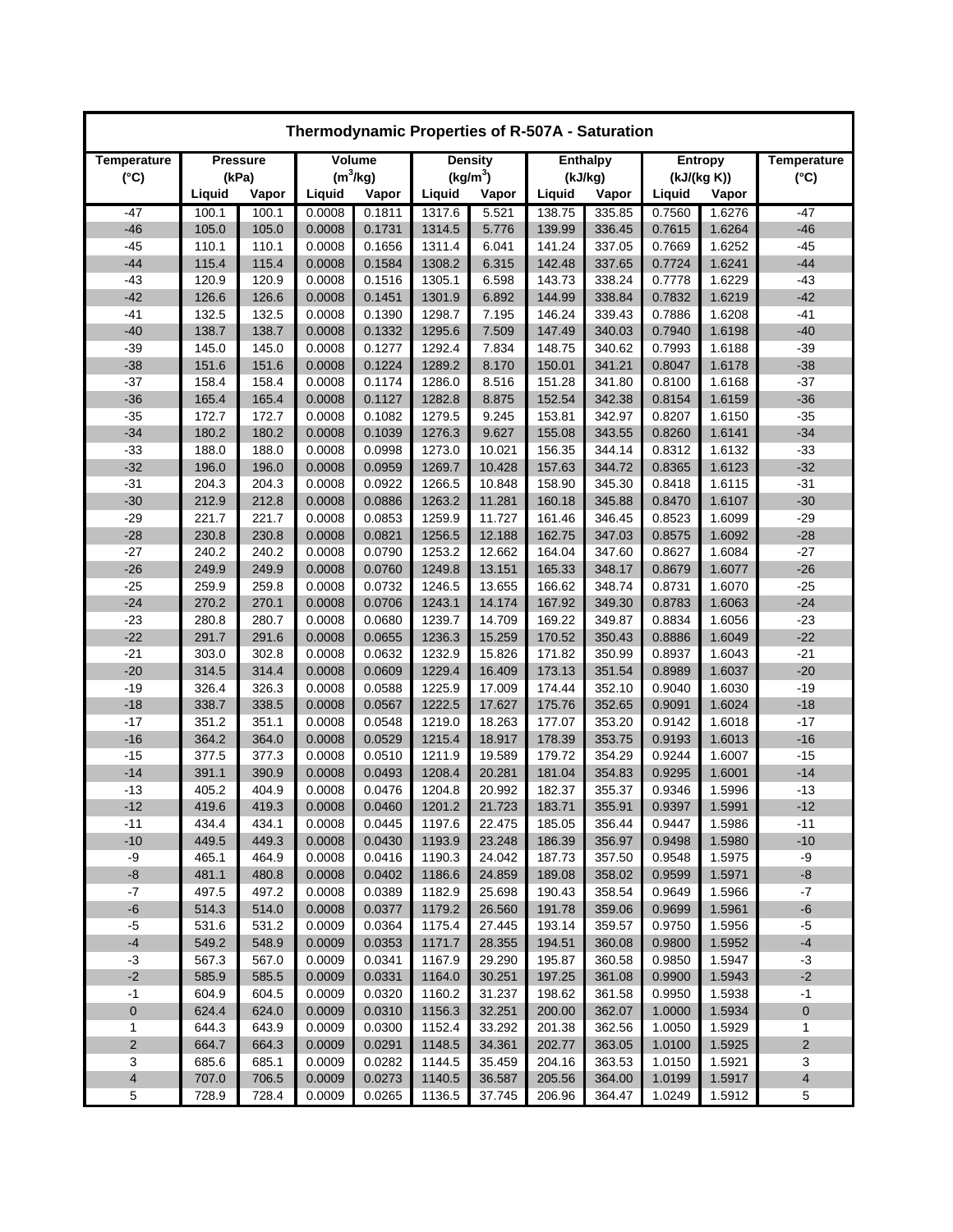| Thermodynamic Properties of R-507A - Saturation |                  |                  |                  |                  |                  |                      |                  |                  |                  |                  |                    |
|-------------------------------------------------|------------------|------------------|------------------|------------------|------------------|----------------------|------------------|------------------|------------------|------------------|--------------------|
| Temperature                                     | <b>Pressure</b>  |                  | Volume           |                  | <b>Density</b>   |                      | <b>Enthalpy</b>  |                  | <b>Entropy</b>   |                  | <b>Temperature</b> |
| $(^{\circ}C)$                                   |                  | (kPa)            | $(m^3/kg)$       |                  |                  | (kg/m <sup>3</sup> ) | (kJ/kg)          |                  | (kJ/(kg K))      |                  | $(^{\circ}C)$      |
|                                                 | Liquid           | Vapor            | Liquid           | Vapor            | Liquid           | Vapor                | Liquid           | Vapor            | Liquid           | Vapor            |                    |
| 6                                               | 751.3            | 750.7            | 0.0009           | 0.0257           | 1132.4           | 38.935               | 208.37           | 364.94           | 1.0299           | 1.5908           | 6                  |
| $\overline{7}$                                  | 774.2            | 773.6            | 0.0009           | 0.0249           | 1128.3           | 40.157               | 209.78           | 365.40           | 1.0349           | 1.5904           | $\overline{7}$     |
| 8                                               | 797.6            | 797.0            | 0.0009           | 0.0241           | 1124.2           | 41.412               | 211.20           | 365.85           | 1.0398           | 1.5900           | 8                  |
| 9                                               | 821.5            | 820.9            | 0.0009           | 0.0234           | 1120.1           | 42.701               | 212.62           | 366.30           | 1.0448           | 1.5895           | 9                  |
| 10                                              | 846.0            | 845.3            | 0.0009           | 0.0227           | 1115.9           | 44.025               | 214.04           | 366.75           | 1.0498           | 1.5891           | 10                 |
| 11                                              | 871.0            | 870.3            | 0.0009           | 0.0220           | 1111.6           | 45.386               | 215.47           | 367.18           | 1.0548           | 1.5887           | 11                 |
| 12                                              | 896.6            | 895.9            | 0.0009           | 0.0214           | 1107.4           | 46.783               | 216.91           | 367.61           | 1.0597           | 1.5883           | 12                 |
| 13                                              | 922.7            | 922.0            | 0.0009           | 0.0207           | 1103.1           | 48.218               | 218.35           | 368.04           | 1.0647           | 1.5878           | 13                 |
| 14                                              | 949.4            | 948.6            | 0.0009           | 0.0201           | 1098.7           | 49.693               | 219.80           | 368.46           | 1.0696           | 1.5874           | 14                 |
| 15                                              | 976.6            | 975.8            | 0.0009           | 0.0195           | 1094.3           | 51.208               | 221.25           | 368.87           | 1.0746           | 1.5869           | 15                 |
| 16                                              | 1004.5           | 1003.7           | 0.0009           | 0.0190           | 1089.9           | 52.764               | 222.71           | 369.28           | 1.0796           | 1.5865           | 16                 |
| 17                                              | 1032.9           | 1032.1           | 0.0009           | 0.0184           | 1085.4           | 54.364               | 224.18           | 369.68           | 1.0845           | 1.5860           | 17                 |
| 18                                              | 1061.9           | 1061.1<br>1090.7 | 0.0009           | 0.0179           | 1080.9           | 56.008               | 225.65           | 370.07           | 1.0895           | 1.5856           | 18                 |
| 19                                              | 1091.6           |                  | 0.0009           | 0.0173           | 1076.4           | 57.698               | 227.13           | 370.45           | 1.0945           | 1.5851<br>1.5846 | 19                 |
| 20<br>21                                        | 1121.8<br>1152.7 | 1120.9<br>1151.7 | 0.0009<br>0.0009 | 0.0168<br>0.0163 | 1071.7<br>1067.1 | 59.435<br>61.221     | 228.61<br>230.10 | 370.83<br>371.19 | 1.0995<br>1.1044 | 1.5841           | 20<br>21           |
| 22                                              | 1184.2           | 1183.2           | 0.0009           | 0.0159           | 1062.4           | 63.058               | 231.60           | 371.55           | 1.1094           | 1.5836           | 22                 |
| 23                                              | 1216.3           | 1215.3           | 0.0009           | 0.0154           | 1057.6           | 64.946               | 233.10           | 371.91           | 1.1144           | 1.5831           | 23                 |
| 24                                              | 1249.1           | 1248.1           | 0.0009           | 0.0150           | 1052.8           | 66.889               | 234.61           | 372.25           | 1.1194           | 1.5826           | 24                 |
| 25                                              | 1282.6           | 1281.5           | 0.0010           | 0.0145           | 1047.9           | 68.888               | 236.13           | 372.58           | 1.1244           | 1.5821           | 25                 |
| 26                                              | 1316.7           | 1315.6           | 0.0010           | 0.0141           | 1043.0           | 70.944               | 237.66           | 372.91           | 1.1294           | 1.5815           | 26                 |
| 27                                              | 1351.5           | 1350.3           | 0.0010           | 0.0137           | 1038.0           | 73.061               | 239.19           | 373.22           | 1.1344           | 1.5810           | 27                 |
| 28                                              | 1387.0           | 1385.8           | 0.0010           | 0.0133           | 1032.9           | 75.240               | 240.73           | 373.52           | 1.1394           | 1.5804           | 28                 |
| 29                                              | 1423.1           | 1421.9           | 0.0010           | 0.0129           | 1027.8           | 77.484               | 242.28           | 373.82           | 1.1444           | 1.5798           | 29                 |
| 30                                              | 1460.0           | 1458.7           | 0.0010           | 0.0125           | 1022.6           | 79.795               | 243.84           | 374.10           | 1.1495           | 1.5792           | 30                 |
| 31                                              | 1497.6           | 1496.3           | 0.0010           | 0.0122           | 1017.3           | 82.177               | 245.41           | 374.37           | 1.1545           | 1.5785           | 31                 |
| 32                                              | 1535.9           | 1534.6           | 0.0010           | 0.0118           | 1011.9           | 84.631               | 246.98           | 374.63           | 1.1595           | 1.5779           | 32                 |
| 33                                              | 1574.9           | 1573.6           | 0.0010           | 0.0115           | 1006.5           | 87.162               | 248.57           | 374.88           | 1.1646           | 1.5772           | 33                 |
| 34                                              | 1614.7           | 1613.3           | 0.0010           | 0.0111           | 1001.0           | 89.771               | 250.16           | 375.11           | 1.1697           | 1.5765           | 34                 |
| 35                                              | 1655.3           | 1653.8           | 0.0010           | 0.0108           | 995.4            | 92.464               | 251.77           | 375.33           | 1.1748           | 1.5758           | 35                 |
| 36                                              | 1696.6           | 1695.1           | 0.0010           | 0.0105           | 989.7            | 95.244               | 253.39           | 375.54           | 1.1799           | 1.5750           | 36                 |
| 37                                              | 1738.6           | 1737.1           | 0.0010           | 0.0102           | 984.0            | 98.115               | 255.01           | 375.73           | 1.1850           | 1.5742           | 37                 |
| 38                                              | 1781.5           | 1780.0           | 0.0010           | 0.0099           | 978.1            | 101.080              | 256.65           | 375.91           | 1.1901           | 1.5734           | 38                 |
| 39                                              | 1825.1           | 1823.6           | 0.0010           | 0.0096           | 972.1            | 104.150              | 258.30           | 376.07           | 1.1953           | 1.5726           | 39                 |
| 40                                              | 1869.6           | 1868.0           | 0.0010           | 0.0093           | 966.0            | 107.320              | 259.96           | 376.22           | 1.2004           | 1.5717           | 40                 |
| 41                                              | 1914.9           | 1913.2           | 0.0010           | 0.0090           | 959.8            | 110.600              | 261.64           | 376.35           | 1.2056           | 1.5708           | 41                 |
| 42                                              | 1961.0           | 1959.3           | 0.0010           | 0.0088           | 953.5            | 114.000              | 263.33           | 376.46           | 1.2108           | 1.5698           | 42                 |
| 43                                              | 2007.9           | 2006.2           | 0.0011           | 0.0085           | 947.1            | 117.520              | 265.03           | 376.54           | 1.2161           | 1.5688           | 43                 |
| 44                                              | 2055.7           | 2054.0           | 0.0011           | 0.0083           | 940.5            | 121.170              | 266.74           | 376.61           | 1.2213           | 1.5678           | 44                 |
| 45                                              | 2104.4           | 2102.7           | 0.0011           | 0.0080           | 933.8            | 124.970              | 268.48           | 376.66           | 1.2266           | 1.5667           | 45                 |
| 46                                              | 2154.0           | 2152.2           | 0.0011           | 0.0078           | 926.9            | 128.910              | 270.23           | 376.68           | 1.2320           | 1.5655           | 46                 |
| 47                                              | 2204.4           | 2202.6           | 0.0011           | 0.0075           | 919.9            | 133.000              | 271.99           | 376.68           | 1.2373           | 1.5643           | 47                 |
| 48                                              | 2255.7           | 2253.9           | 0.0011           | 0.0073           | 912.7            | 137.270              | 273.78           | 376.66           | 1.2427           | 1.5631           | 48                 |
| 49                                              | 2308.0           | 2306.2           | 0.0011           | 0.0071           | 905.3            | 141.720              | 275.58           | 376.60           | 1.2481           | 1.5617           | 49                 |
| 50                                              | 2361.2           | 2359.3           | 0.0011           | 0.0068           | 897.7            | 146.360              | 277.41           | 376.52           | 1.2536           | 1.5603           | 50                 |
| 51<br>52                                        | 2415.4<br>2470.5 | 2413.5<br>2468.6 | 0.0011<br>0.0011 | 0.0066<br>0.0064 | 889.9            | 151.210<br>156.290   | 279.26<br>281.13 | 376.40<br>376.25 | 1.2591<br>1.2647 | 1.5588           | 51<br>52           |
| 53                                              |                  | 2524.7           | 0.0011           | 0.0062           | 881.9            |                      |                  |                  |                  | 1.5573           | 53                 |
| 54                                              | 2526.6<br>2583.7 | 2581.8           | 0.0012           | 0.0060           | 873.6            | 161.620<br>167.210   | 283.03<br>284.95 | 376.05<br>375.82 | 1.2703<br>1.2760 | 1.5556           | 54                 |
| 55                                              | 2641.9           | 2639.9           | 0.0012           | 0.0058           | 865.1<br>856.2   | 173.110              | 286.91           | 375.54           | 1.2818           | 1.5538<br>1.5519 | 55                 |
| 56                                              | 2701.0           | 2699.1           | 0.0012           | 0.0056           | 847.0            | 179.340              | 288.90           | 375.21           | 1.2876           | 1.5499           | 56                 |
| 57                                              | 2761.3           | 2759.3           | 0.0012           | 0.0054           | 837.5            | 185.930              | 290.93           | 374.83           | 1.2936           | 1.5477           | 57                 |
| 58                                              | 2822.6           | 2820.7           | 0.0012           | 0.0052           | 827.5            | 192.940              | 293.00           | 374.38           | 1.2996           | 1.5454           | 58                 |